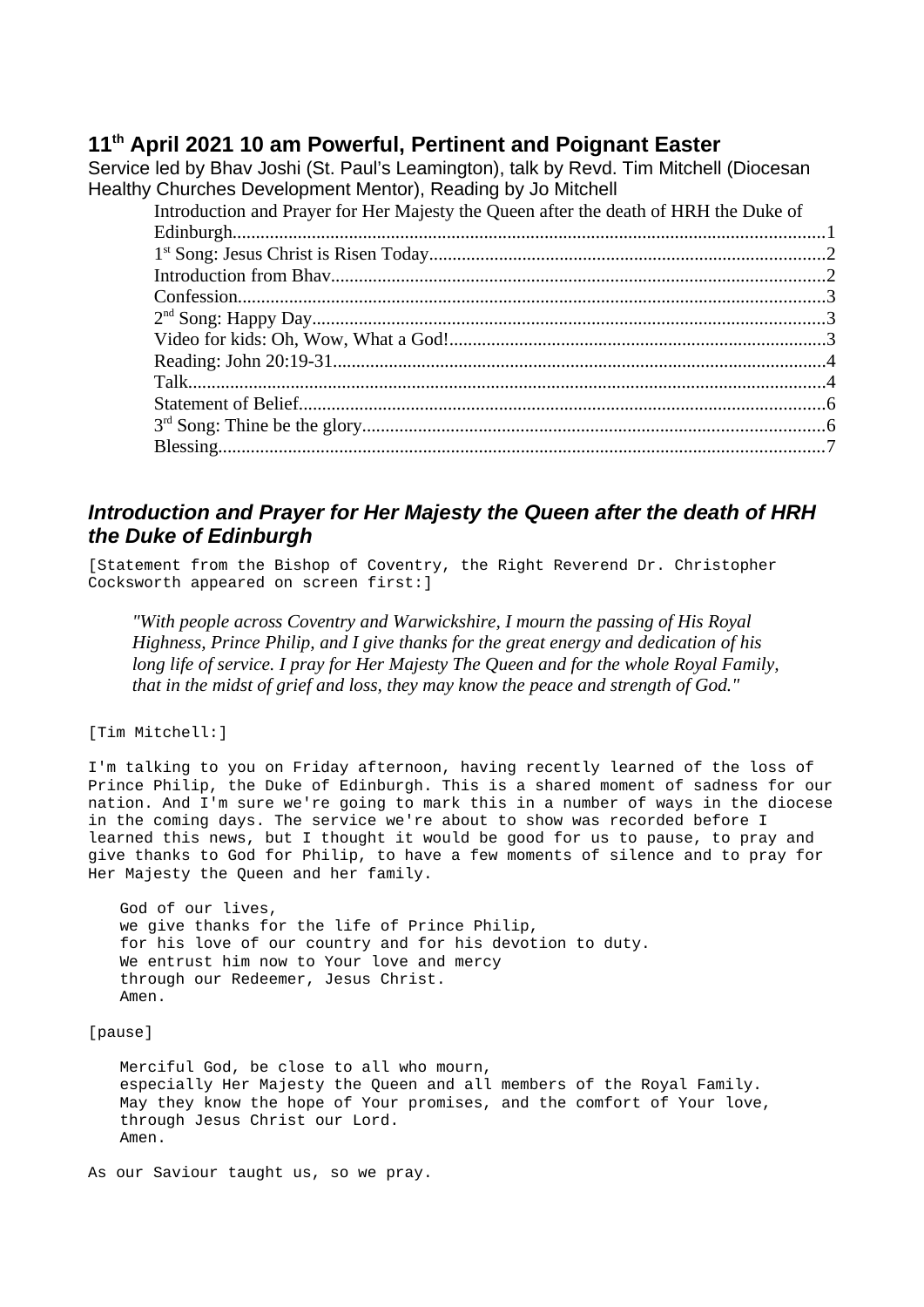**Our Father in heaven, hallowed be your name, your kingdom come, your will be done, on earth as in heaven. Give us today our daily bread. Forgive us our sins as we forgive those who sin against us. Lead us not into temptation but deliver us from evil. For the kingdom, the power, and the glory are yours now and for ever. Amen.**

[The following text was displayed on screen in silence:]

As you watch the service this morning which was recorded before we received news of the passing of His Royal Highness Prince Philip, please keep Her Majesty the Queen and her family in your prayers.

[Tim Mitchell:]

Happy Easter! A warm welcome to you. Glad that you joined us for this service online. It is of course the second Sunday of Easter. And I'm recording this from my home. I actually recorded my sermon this morning at sunrise, so I hope you'll enjoy that a little bit later on. And my wife Jo read the lesson for us, you'll get to hear that later too. I'm really pleased that Bhav Joshi from St. Paul's Leamington is going to lead us through this act of worship.

## <span id="page-1-0"></span>*1 st Song: Jesus Christ is Risen Today*

Before I hand over to Bhav, I'd like to introduce the first hymn which has been provided by David Stone from the cathedral, it's *Jesus Christ is Risen Today*.

- 1. Jesus Christ is risen today, Alleluia! Our triumphant holy day, Alleluia! Who did once, upon the cross, Alleluia! Suffer to redeem our loss, Alleluia!
- 2. Hymns of praise then let us sing, Alleluia! Unto Christ, our heavenly King, Alleluia! Who endured the cross and grave, Alleluia! Sinners to redeem and save, Alleluia!

3. But the pains which He endured, Alleluia! Our salvation hath procured, Alleluia! Now above the sky He's king, Alleluia! Where the angels ever sing, Alleluia!

### <span id="page-1-1"></span>*Introduction from Bhav*

[Bhav Joshi:]

Thank you, Tim, for that introduction earlier. Happy Easter! Our Christ is risen indeed, Alleluiah!

As Tim mentioned, my name is Bhav Joshi, and I'm a member of St Paul's Church here in Leamington Spa. By day, I'm a marketing manager and work for a global vending manufacturer. I'm also a part of the Race Equality Advisory Group here in the Coventry diocese, as well as a South Asian Forum champion for Evangelical Alliance here in the West Midlands. I've also got a podcast which I host, called Couch Conversations with Rani, which looks at our faith through a multicultural lens from a British Asian perspective – normalising our faith without normalising our God.

So it's Easter. On that first Easter day, Christ is risen, He comes to His disciples, and He said, "Peace be with you." And they were so glad to see Him. And as they were glad to see Him, I'm sure many of us will be glad to get back into our church buildings. It's an exciting time, as the pandemic has been going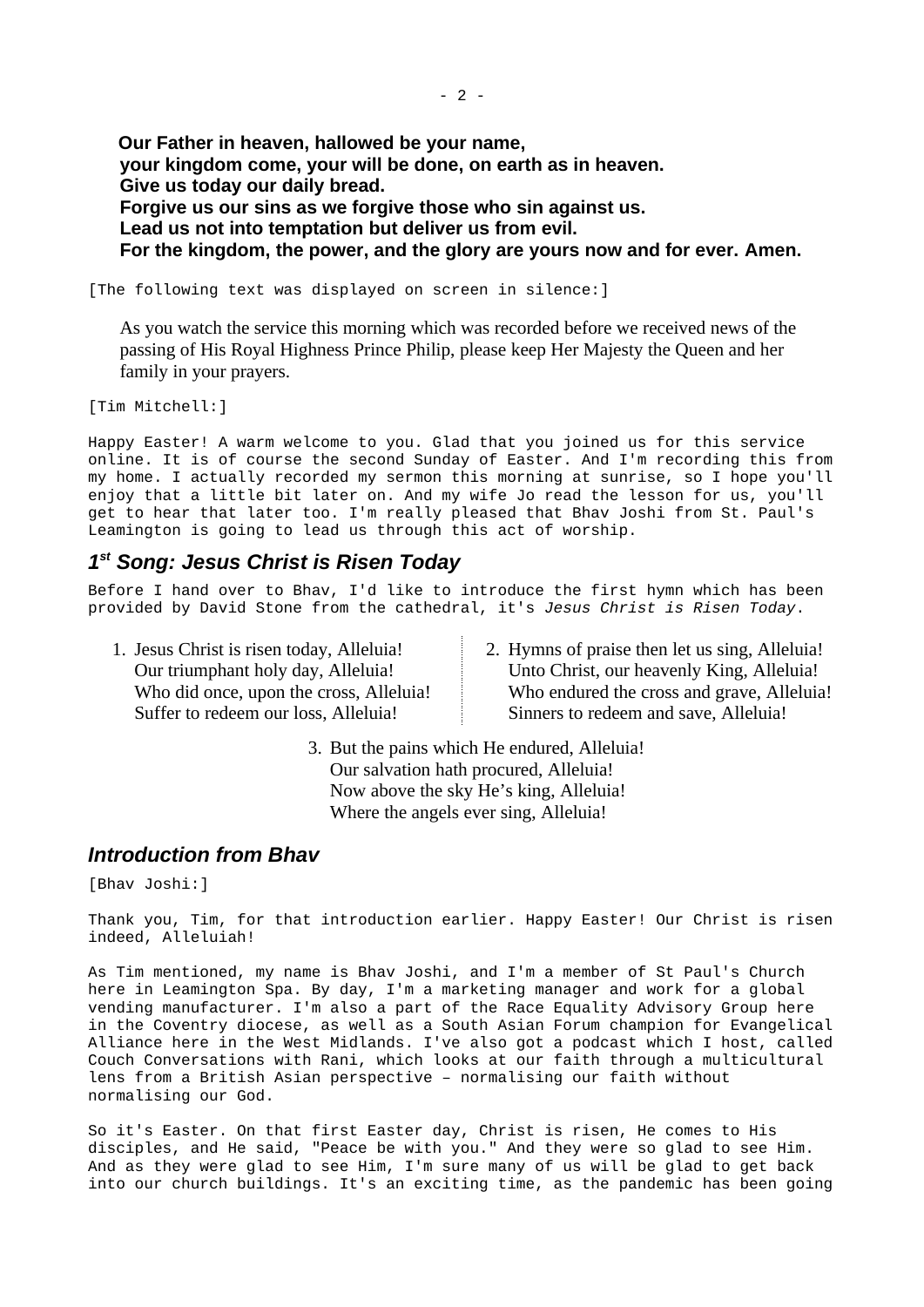on for so long, and I know that we are desperate to get back in and worship together and praise our Father together.

There have been over 3.7 million views across the nation on online church worship platforms. How amazing is that! There are people who have never known our Father, who are coming to know Him, and those that have wondered and questioned are potentially viewing these wonderful online church services across our nation. Here in the Diocese of Coventry, so many churches have provided online worship and shown that the Church is very much alive. We are the Church, the Body of Christ, alive, and sharing the Gospel in whichever way we can. Yet we cannot deny the challenges that the pandemic has brought for so many people, so much loss and grief and pain. And it's not always been easy to help other people during that time.

#### <span id="page-2-1"></span>*Confession*

And so we're going to spend a few moments coming together and confessing our sins to our Father in Heaven.

Jesus Christ, risen Master and triumphant Lord, we come to you in sorrow for our sins and confess to you our weakness and unbelief. We have lived by our own strength, and not by the power of your resurrection. In your mercy, forgive us. **Lord, hear us and help us.**

We have lived by the light of our own eyes, as faithless and not believing. In your mercy, forgive us. **Lord, hear us and help us.** 

We have lived for this world alone, and doubted our home in heaven. In your mercy, forgive us. **Lord, hear us and help us.** 

## <span id="page-2-0"></span>*2 nd Song: Happy Day*

We continue to worship God by joining in with the song *Happy Day*, which has been provided by Malcolm Evans of All Saints Church, Allesley.

1. The greatest day in history, Death is beaten, you have rescued me. Sing it out, Jesus is alive. The empty cross, the empty grave, Life eternal, You have won the day; Shout it out, Jesus is alive! He's alive!

*Chorus:*

Oh, happy day, happy day, You washed my sin away; Oh happy day, happy day, I'll never be the same, Forever I am changed.

2. When I stand in that place,

Free at last, meeting face to face, I am Yours, Jesus You are mine; Endless joy, perfect peace, Earthly pain finally will cease; Celebrate, Jesus is alive! He's alive!

#### *Chorus*

*Bridge:* Oh what a glorious day, What a glorious way, That You have saved me!

*Repeat bridge x 3*

*Chorus x 2*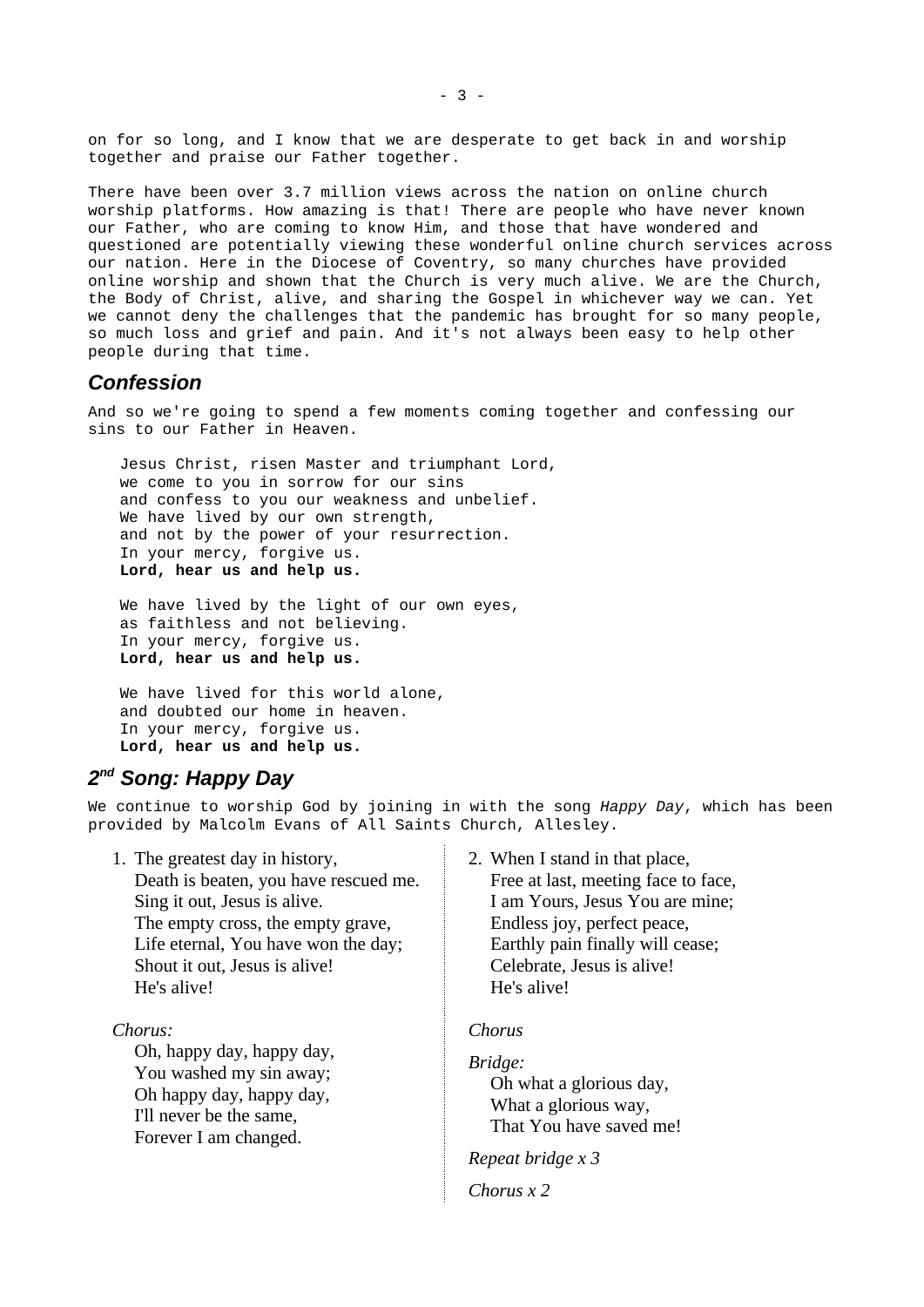### <span id="page-3-2"></span>*Video for kids: Oh, Wow, What a God!*

We are now going to show a video of our children and young people. So do join in. And I'm sure for those of you who are young at heart will also enjoy this.

[The song's theme is that there's only one Creator – God – and He's amazing – there's no-one like Him, and "There'll never be another like Him". It is performed by a group of four with electric guitars, dressed as pandas, doing things you'd expect to do in the summer.]

## <span id="page-3-1"></span>*Reading: John 20:19-31*

19 On the evening of that first day of the week, when the disciples were together, with the doors locked for fear of the Jewish leaders, Jesus came and stood among them and said, 'Peace be with you!' 20 After he said this, he showed them his hands and side. The disciples were overjoyed when they saw the Lord.

21 Again Jesus said, 'Peace be with you! As the Father has sent me, I am sending you.' 22 And with that he breathed on them and said, 'Receive the Holy Spirit. 23 If you forgive anyone's sins, their sins are forgiven; if you do not forgive them, they are not forgiven.'

24 Now Thomas (also known as Didymus), one of the Twelve, was not with the disciples when Jesus came. 25 So the other disciples told him, 'We have seen the Lord!'

But he said to them, 'Unless I see the nail marks in his hands and put my finger where the nails were, and put my hand into his side, I will not believe.'

26 A week later his disciples were in the house again, and Thomas was with them. Though the doors were locked, Jesus came and stood among them and said, 'Peace be with you!' 27 Then he said to Thomas, 'Put your finger here; see my hands. Reach out your hand and put it into my side. Stop doubting and believe.'

28 Thomas said to him, 'My Lord and my God!'

29 Then Jesus told him, 'Because you have seen me, you have believed; blessed are those who have not seen and yet have believed.'

30 Jesus performed many other signs in the presence of his disciples, which are not recorded in this book. 31 But these are written that you may believe that Jesus is the Messiah, the Son of God, and that by believing you may have life in his name.

# <span id="page-3-0"></span>*Talk*

[Tim Mitchell:]

Happy Easter! I hope you're enjoying the Easter season. Many of you who celebrated Easter last week will recall that, on that first morning of Easter Day, Mary raced to the tomb to find the body of her Lord and Saviour Jesus Christ. When she got there, she found the tomb was empty. And for that reason she went and sought the disciples to see if they'd perhaps taken the body. And when she found Peter and John, they too raced to the tomb, to see if they could locate Jesus' body. And of course they did race. It was the older disciple, John, who for some strange reason won that race but was afraid to enter the tomb. Peter arrived second, and perhaps in keeping with his bold personality went into the tomb, and discovered that the tomb was empty. The two disciples, unbelieving in many ways, left the tomb perplexed. But Mary stuck around, and she was rewarded for her patience and her desire to find Christ, because she met what she thought was the gardener. And then the gardener said, "Mary, Mary!" and her response was, "*Rabboni!*" She knew that she had seen Christ, that He had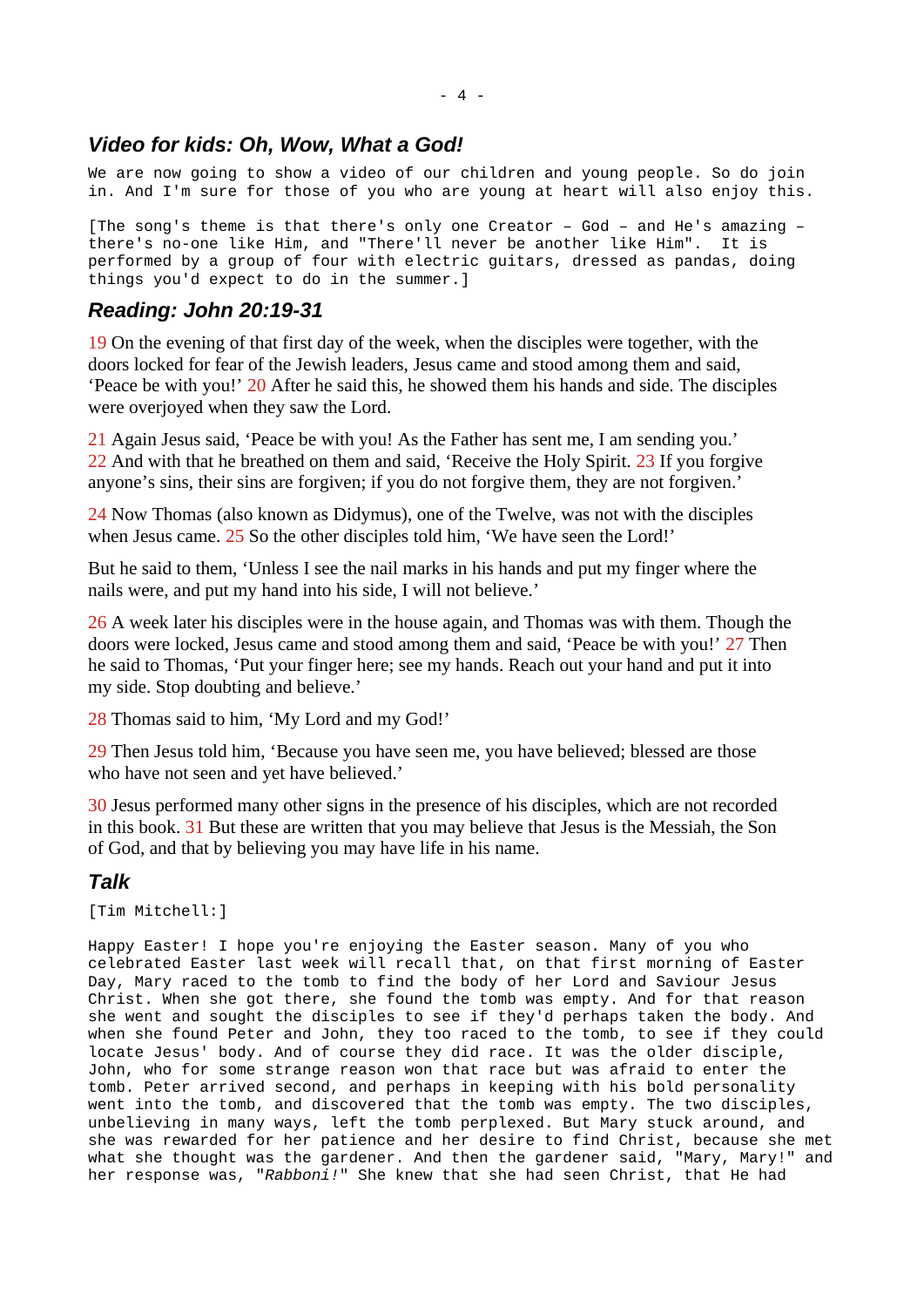spoken to her, and her heart was alive with love for Jesus. And of course, Jesus told her to go and tell the community.

But now we are focusing this week on that evening where we find that the disciples were in the upper room. They were locked away for fear. They were afraid of the of the religious authorities, and of course this is understandable, because they had seen what had happened to Christ, they'd seen from a distance the crucifixion and feared for their own lives. But that first Easter evening was incredibly poignant for us today, because we've spent the last year in and out of lockdowns, and at a distance from people. And we may have suffered from anxiety, been afraid, fearful for the future. So Easter is extremely poignant for us. I was struck by what Stephen Cottrell said to General Synod last September, when he said, "I hate this virus, because people have died alone, they've not had their families around them." And indeed, when I reflect on my own life, I've lost three family members during the last 12 months. So Easter is incredibly poignant for us at this time. One of my daughter-in-laws, when I asked her what she was most looking forward to at the end of the lockdown, she said, "Actually, it's giving you a hug," which so touched me. And each of you will be thinking of embracing people, of giving loved ones a hug, welcoming them into your home.

So for us, this Easter is incredibly poignant, but it's also incredibly pertinent too, because we find that Jesus entered the upper room where the disciples were huddled together. And He breathed over them. When we've spent the last year avoiding breathing over people, Jesus breathed over the disciples. And as He did so, He breathed peace. And of course, that is so pertinent for us, because we need the peace that Christ gives when He breathes the breath of life over us. This of course echoes the breath that God breathed right at the beginning, "in the beginning," the *Ruach*, the breath of God hovered over the deep $^{\text{1}}$  $^{\text{1}}$  $^{\text{1}}$ , and we find breath was present when God breathed into Adam and brought life[2](#page-4-1); and Elijah breathed into a mother's child who'd died, and brought the child back to life<sup>[3](#page-4-2)</sup>. And in Ezekiel, the passage about the dry bones, Ezekiel saw the breath of God bring life to the bones<sup>[4](#page-4-3)</sup>.

So breath is very pertinent; and Jesus, in breathing over the disciples, also gave them authority, and He commissioned them to forgive, to restore relationships. And as we gather again in our communities, our families and in our churches, this Easter is so poignant, because we will need to forgive each other. There'll be people we'll reconnect with that we haven't seen for a long time. And I know that there's a temptation to think, "Well, I've not heard from you for three months or six months," and to feel aggrieved. But the lockdown has had an impact on all of us. Easter, the message, is poignant, because we're called to forgive. So I trust that when we do gather in our buildings, we'll be extending forgiveness to each other. If we've felt let down, perhaps we haven't seen folk for many months, or had a phone call or a card, let's extend lovingkindness and forgiveness, as that's what Jesus extended to His disciples.

And of course, Easter is incredibly powerful, because on that Easter evening, Jesus in breathing over the disciples and granting them peace, also brought about a transformation. The disciples were no longer afraid or fearful or anxious about the future. The power of the Spirit came upon them, and the power enabled them to go forth, to open the doors and get out and connect with people. And in many ways that will be what it will be like for us: we'll be returning to our buildings, we'll be reconnecting, we will be extending forgiveness to each other, and of course the power of the Spirit will be sending us out to connect with those in our community. So let us listen to those in our community, and see what their hopes and dreams are for the church. And of course, we'll be able to

<span id="page-4-3"></span>4 Ezekiel 37:1-14

<span id="page-4-0"></span><sup>1</sup> Genesis 1:2 – see, e.g.<https://www.gotquestions.org/meaning-ruach.html>

<span id="page-4-1"></span><sup>2</sup> Genesis 2:7

<span id="page-4-2"></span><sup>3</sup> 1 Kings 17:17-24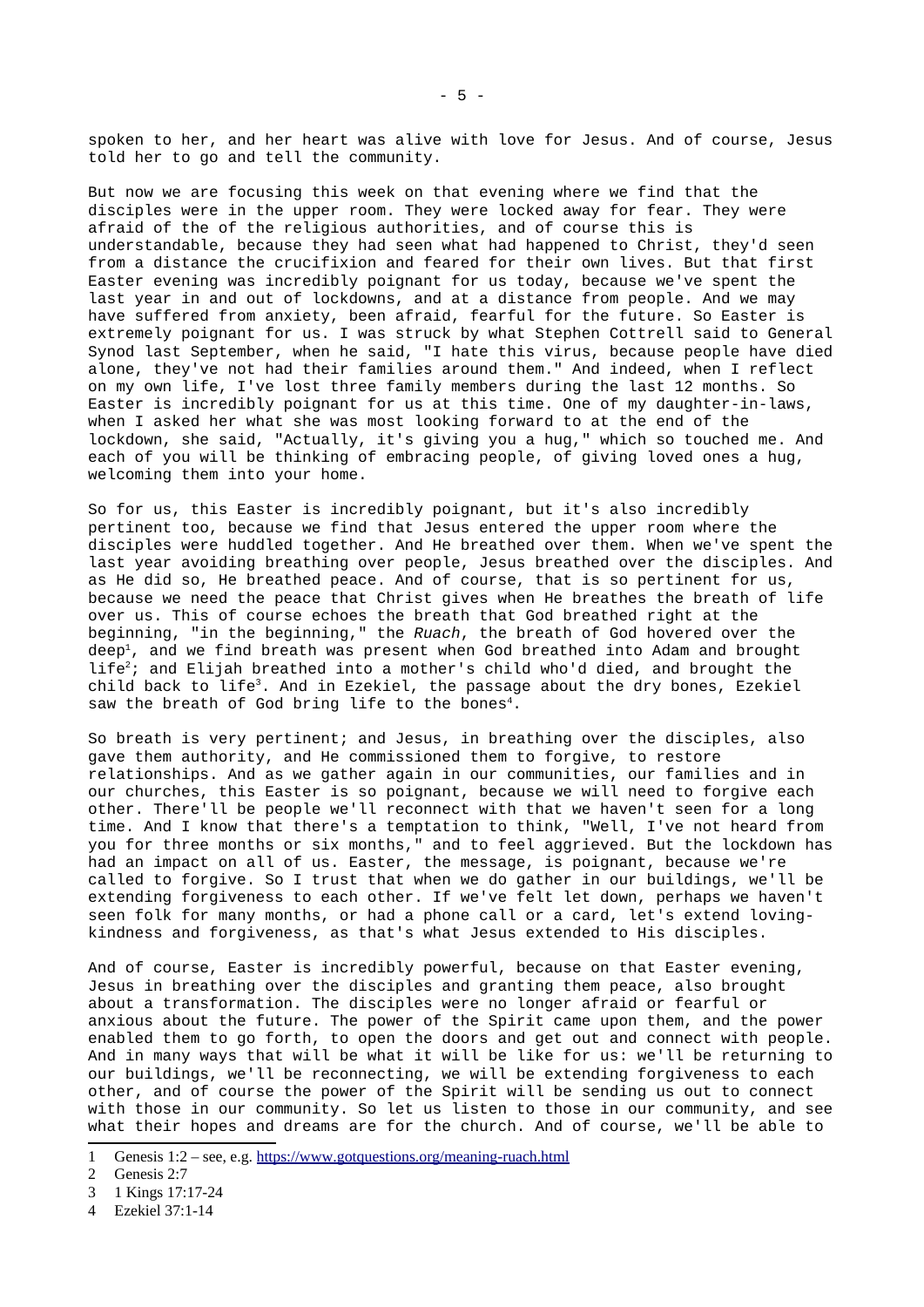extend hospitality to our community too. One scholar said, "The future of the church depends upon the hospitality of the world." Jesus sends us out with power to connect and to engage with our communities.

So I hope that you'll be celebrating this season of Easter and will remember these simple points:

- that Easter is poignant, because of the end of lockdown, which is very much on the horizon.
- It's very pertinent, because the disciples were given authority to forgive, just as we have.
- And of course it's very powerful, because we have the commission and the strength to connect with our communities, and to embrace those we've not seen for many months.

Happy Easter!

### <span id="page-5-1"></span>*Statement of Belief*

[Bhav Joshi:]

Let us declare our faith in the resurrection of our Lord Jesus Christ.

Christ died for our sins in accordance with the Scriptures; He was buried; He was raised to life on the third day in accordance with the Scriptures; afterwards he appeared to His followers, and to all the apostles. This we have received, and this we believe. Amen.

We are now going to pray, so do join me in prayer.

Father God, we thank You for the death and resurrection of our Saviour Jesus Christ, that through this sacrifice, we are able to have the fullness of life, and an intimate relationship with You. We thank You for a multicultural, multi-generational church around the world. We pray for our brothers and sisters in Christ around the world who are suffering. May they know Your peace and love at all times.

Father, I pray for every person watching or listening, that You would bring a new revival into our lives. Restore and heal every area that is broken: peace, whether it's pain, overwhelming sadness, grief anxiety or depression; a fresh anointing of your Holy Spirit, the Spirit of truth, which advocates for us, transforms us, unites, brings love, joy, peace, patience, kindness, goodness, faithfulness, gentleness and self control.

May we remember the same power that raised Jesus from the dead is the same power that lives in us. May we know Your deep love, transforming power and peace, which surpasses all understanding.

In Jesus' name. Amen.

I hope you've enjoyed this time of worship together. Tim has given us so much food for thought about the resurrection of our Lord Jesus Christ. I hope and pray that as you go back into your church buildings, that you would continue in worshipping our Lord Jesus Christ who is risen and alive. Alleluiah!

## <span id="page-5-0"></span>*3 rd Song: Thine be the glory*

Our final song is being brought to us by the Cathedral Choir. Once again, have a wonderful happy Easter in however you are celebrating today. God bless.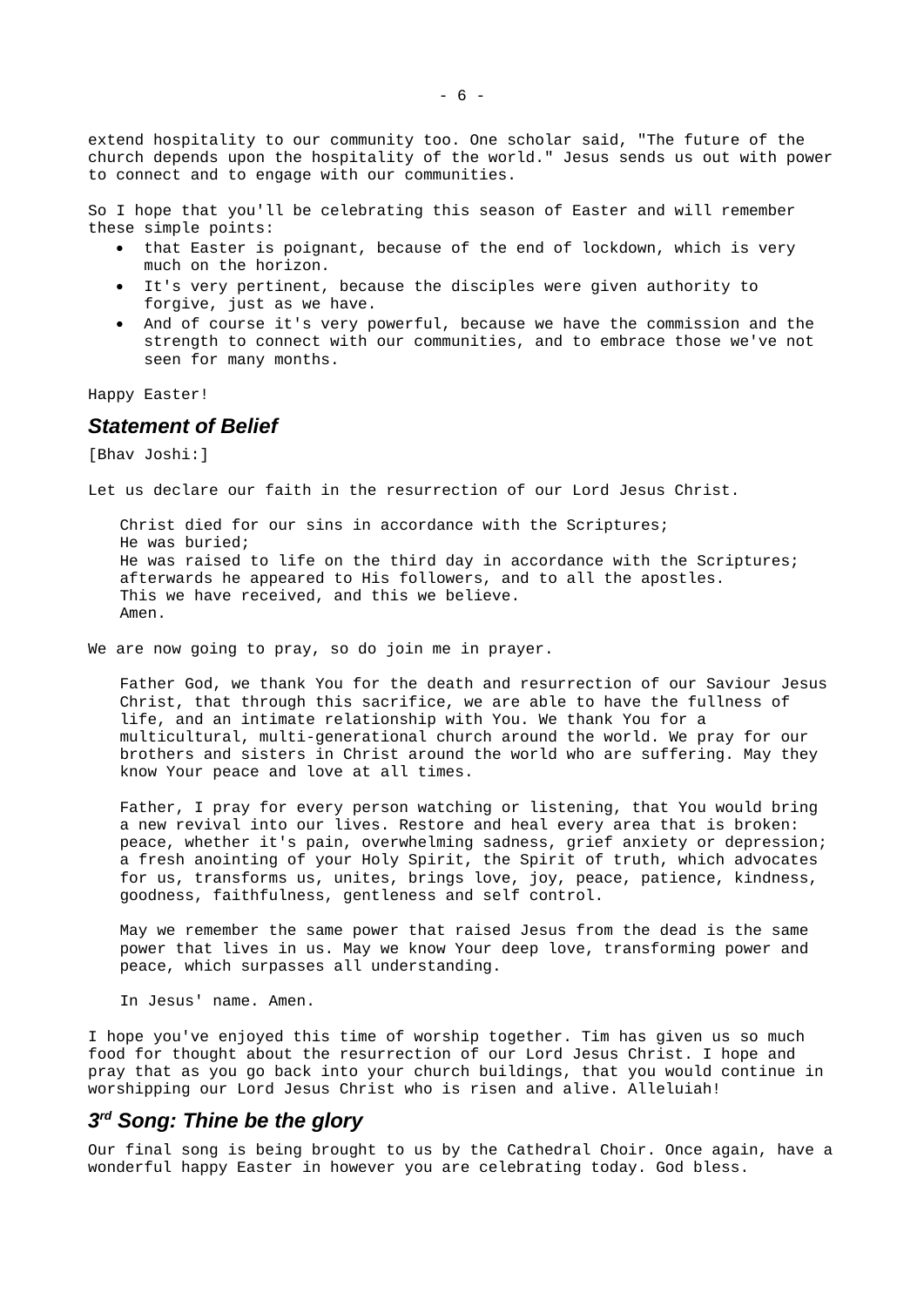1. Thine is the glory, risen, conquering Son; Endless is the victory Thou o'er death hast won; Angels in bright raiment rolled the stone away, Kept the folded grave-clothes where Thy body lay.

*Chorus:*

Thine be the glory, risen, conquering Son; Endless is the victory Thou o'er death hast won.

2. Lo, Jesus meets us, risen from the tomb; Lovingly He greets us, scatters fear and gloom; Let His church with gladness hymns of triumph sing, For the Lord now liveth; death hath lost its sting.

*Chorus*

3. No more we doubt Thee, glorious Prince of life! Life is nought without Thee: aid us in our strife; Make us more than conquerors, through Thy deathless love; Bring us safe through Jordan to Thy home above.

*Chorus*

#### <span id="page-6-0"></span>*Blessing*

[Tim Mitchell:]

I'd like to close our service with a Gaelic blessing, which is one of my favourites.

May the road rise to meet you, may the wind be always at your back. May the sun shine warm upon your face, the rains fall soft upon your fields, and until we meet again, may God hold you in the palm of His hand.



May God richly bless you as you celebrate the resurrection of Jesus Christ.

**Happy Easter!**